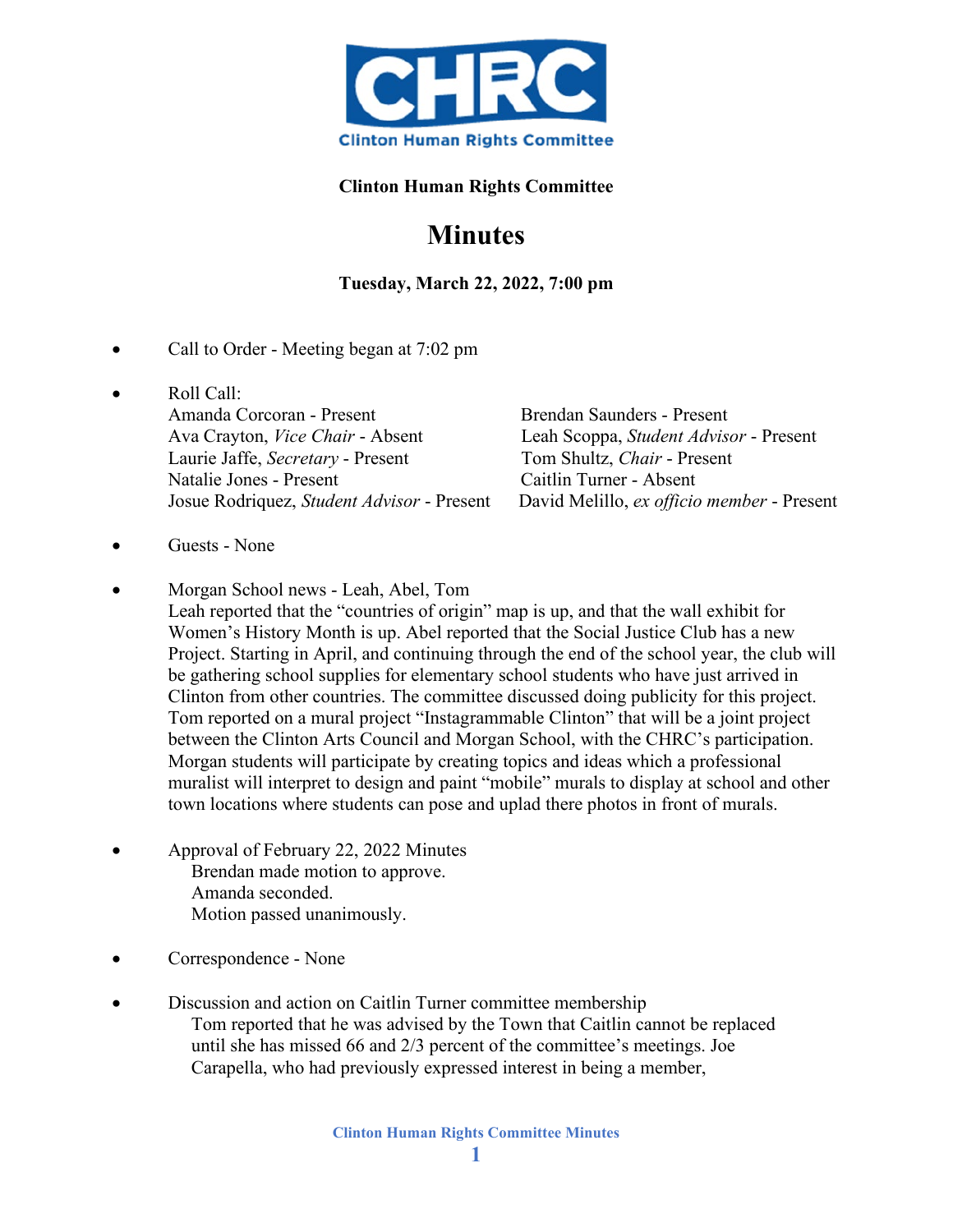is not interested at this time, so Tom asked the committee to think about whether they know people who might be interested.

- Town mandated return to in-person meetings in May TBD No discussion was held.
- Approval of Mayors Statement on Antisemitism update Laurie The statement will be on the agenda of the April 6, 2022 Town Council meeting. Laurie will attend that meeting to request that the Council approve the statement.
- Relationship with Clinton Public Schools Tom See discussion above under "Morgan School news" for discussion about the Morgan Student Social Justice Mural Project.
- Meetings with HCH Library Tom and Laurie Tom reported on the follow-up meeting he and Laurie had with Sarah Borgnis-Tobin at HCH, at which they discussed having a program of weekly meetings in the summer. Tom proposed a program modeled after the Chautauqua format, which was popular in the late  $19<sup>th</sup>$  and early  $20<sup>th</sup>$  centuries in rural America. It would involve having speakers on assorted topics along with refreshments and, hopefully, live music. The committee members thought this was a good idea and discussed possible speakers. They also discussed the fact that parents might bring their children to the programs, so a "family friendly" environment would be appropriate. Natalie offered to seek food donations from vendors in town.
- Social Media Tom No discussion was held.
- Health Equity ideas/communications Amanda

 There was no discussion on specific topic, although committee members discussed data noted by Amanda and David showing that Middlesex County is the least diverse county in Connecticut, and that Clinton has the second highest number of people living below the poverty line in Middlesex County (after Middletown).

- Research and demographics Laurie, David Other than the data noted above under "Health Equity ideas/communications," no discussion was held.
- Grants Laurie, David, Tom No discussion was held about grants for CHRC. David reported on ARPA money that the Town's Human Services department has received.